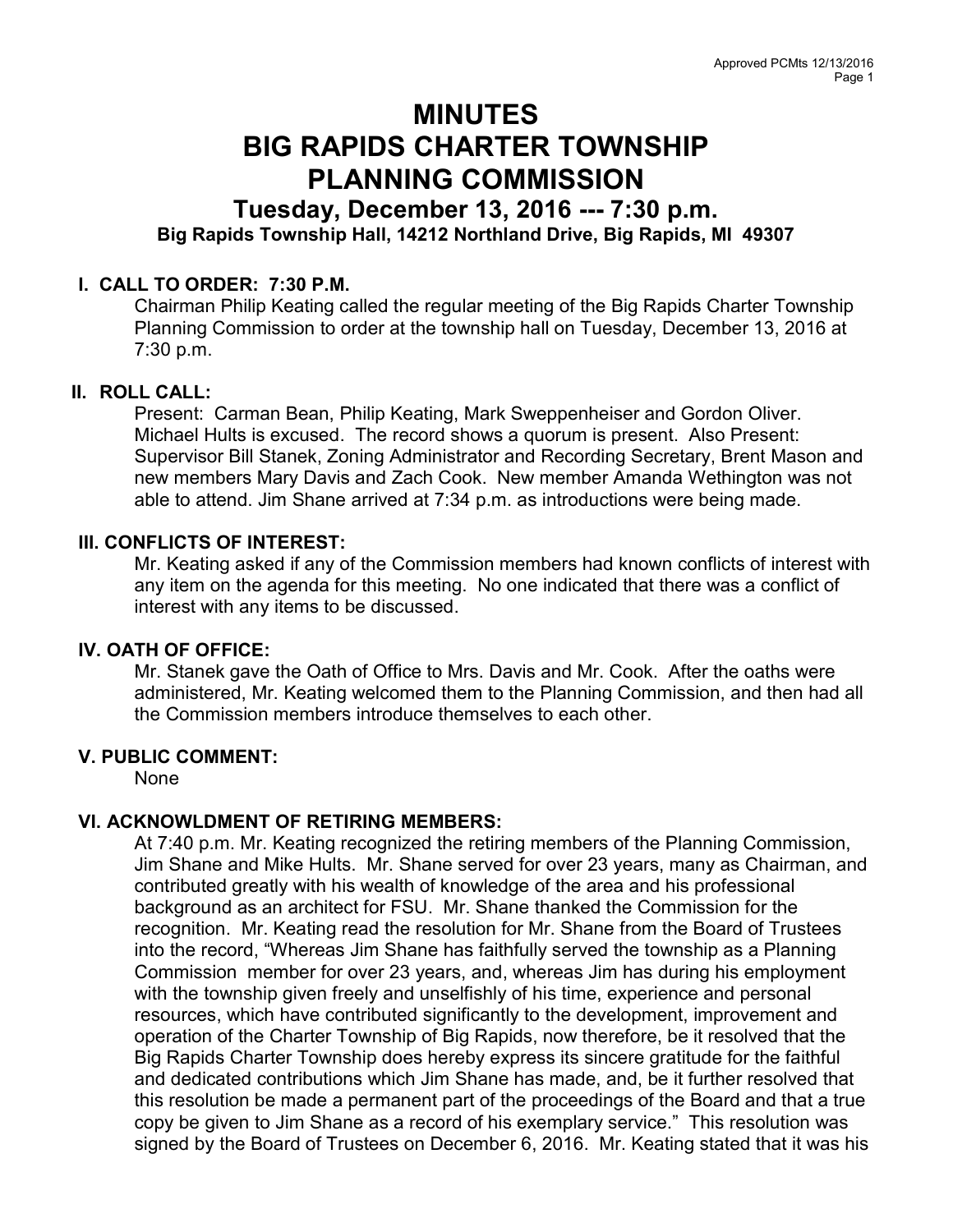privilege to present the resolution to Mr. Shane, and to thank him on behalf of the Board and the Planning Commission. The members of the Planning Commission expressed their thanks to Mr. Shane at this time. Mr. Keating said that the same resolution was made for Mr. Hults for his service of over 15 years. Mr. Hults' resolution will be sent to him. Mr. Keating again expressed his thanks to both of them.

## VII. SITE PLAN REVIEW:

Menards,  $14777 - 215<sup>th</sup>$  Avenue, is proposing a change in the site plan for their lumber yard warehouse expansion project. The current proposal is for an additional warehouse directly in front of the existing warehouse within the present fenced in yard. There will be no changes to the impervious area of the property, so the present storm water calculations will still be in effect for the property. One issue with the previous plan required providing for a new fire department access point for the lumber yard. The new plan being reviewed tonight does not require this because the existing Fire Department access point remains in place. Mr. Bean asked if the current access point was paved or gravel, and he was advised that it is a walk through access point that is not paved. Mr. Stanek provided some further background information. There was some further discussion about fire department access, including that the current lumber yard driveway is available for the trucks to use unless a fire is occurring on the east side of the building and the lumber yard driveway is not accessible. Mr. Keating mentioned to the new members about the engineer's letter that is used to review the proposed site plan against our zoning ordinance. Specifically he mentioned storm water drainage, lighting, parking and other dimensional considerations from the zoning ordinance. Mr. Bean asked how long the fire department hoses were. Mr. Mason advised that the fire trucks in the area carry several hundred feet of hose. Mr. Keating asked if there was any further discussion. There were no further questions, so Mr. Keating asked for a motion to approve the site plan. Mr. Oliver made the motion to approve the Menards warehouse expansion site plan as presented, seconded by Mr. Bean. The motion carried unanimously with 7 yeas.

#### VIII. JUNK ORDINANCE:

The most recent copy of the proposed Junk Accumulation Ordinance was presented for discussion. Mr. Keating requested that everyone review the proposed ordinance for further input before the public hearing on January 10, 2016. Mr. Sweppenheiser is concerned about the language that allows no enforcement if they clean up before a deadline, and then reoffend at a later time. Mr. Keating asked about abatement situations and how that would be handled if needed. Progressive fines were discussed. Volume of allowable material was also discussed. Junkyard definitions and provisions were discussed. Eventually, all the language related to junkyards was determined to be removable from this ordinance. Mr. Sweppenheiser asked about the language that allowed "the equivalent in volume of two large items." The equivalent in volume of two mobile homes is substantial. It was the consensus of the members that this language was not our intent, and it should be modified. Mr. Keating reiterated Mr. Sweppenheiser's point about progressive fees and fines. Questions were asked about current enforcement and how it is handled. The Commission was advised that currently, we enforce based on complaints only. Mr. Keating mentioned that before the public hearing it would be nice if the Township Attorney Eric Williams would review the proposed ordinance and offer feedback. It was requested that further changes and review be done by the commission via email so that we can get a final version ready for